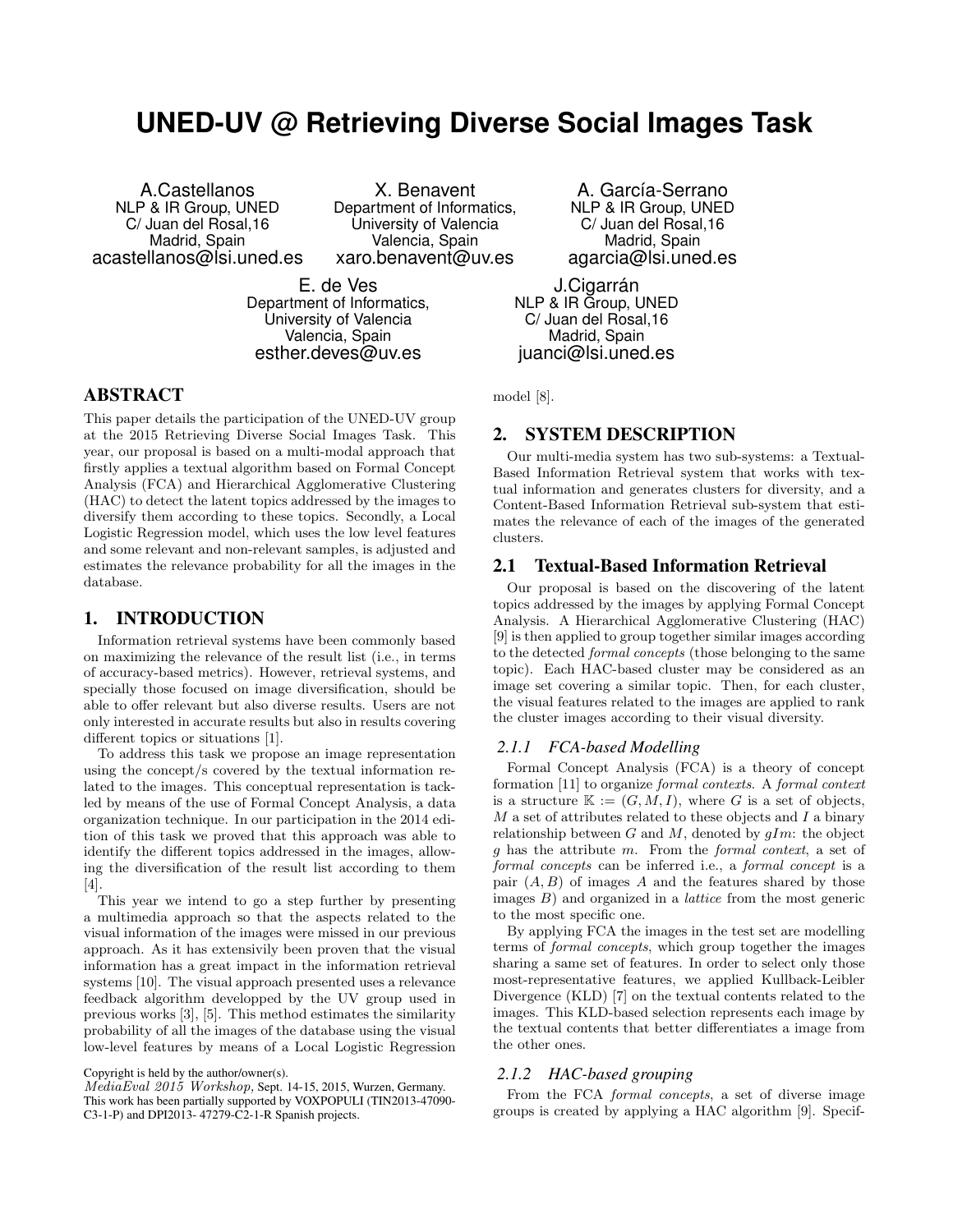ically, we propose a Single Linking hierarchical clustering that groups together similar formal concepts and the Zero-Induces index to set the cluster similarity [2].

## 2.2 Content-Based Information Retrieval

This sub-system is concerned with Content-Based Image retrieval which models the user preferences by using a relevance feedback algorithm. The general methodology involves five steps:

- 1. Reduction of the data dimensionality: The provided low-level visual features [6] are used to generate a feature vector associated to each image that will be generically denoted as x in a dimensional space  $N = 945$ . These features are reduced using a Principal Component Analysis (PCA). We retain only the first components that account for 80% of the data variability. We have used this idea to reduce the original dimension of our characteristic space in a new characteristic vector of dimension  $M < N$ . One of the advantages of this reduction is that the new transformed components are in decreasing order with respect to the variance explained by the corresponding principal component.
- 2. Selecting the relevant and non-relevant sets: The user looks a few screens, each showing some images, and marks some of them as being relevant and non-relevant  $(run5)$ . For the automatic runs  $(run1$  and  $run3)$ , the relevant and non-relevant images are automatically selected. For the one-topic subset, the relevant images are the images given by Wikipedia for the certain topic, and for the multi-topic subset, we have generated the relevant images by selecting the first five results. A set of non-relevant images has been manually generated taking into account the non-relevant guidelines given [6] (photos with regular people as main subject, photos with riots and protests). At each query, the nonrelevant images required are randomly selected from the generated non-relevant set.
- 3. Parameter estimation of the Local Logistic Regression Models [8]: The reduced feature vectors (PCA) and the relevant and non-relevant sets are the inputs of several Local Logistic Regression models whose outputs are the probabilities for user assessment, i.e. the probabilities he/she would assign to the fact that the image belongs to the relevant set. The feature vector is splitted dynamically in  $m$  groups of non-fixed size. Each group is used for adjusting the model of higher order, given the inputs sets and PCA components.
- 4. Ranking of the database: Models are evaluated on all the images of the database and return the probabilities of being relevant for each estimated model; as results, we have a probability vector  $(p)$  of dimension m for each individual image. We combine these probabilities in just one by using a weighted average. The weights  $(w)$  for a given probability are obtained by the amount of variance accounted for the group of components used to adjust the model. Finally, this procedure gives us a score/probability for each image in the database.
- 5. Ranking of the database: the final diversity similarity rank is generated by selecting the highest probability

Table 1: Official Metrics for Retrieving Diverse Social Images Task. Best result for each topic set is in bold, and best result for the automatic runs is in italics. First block results are for the one-topic subset, the second for the multi-topic subset, and the third for the overall set.

| Set         |       | run1   | run2   | run3                | run5   |
|-------------|-------|--------|--------|---------------------|--------|
| One-topic   | P@20  | 0.6362 | 0.7094 | 0.7051              | 0.7645 |
|             | CR@20 | 0.3704 | 0.4082 | 0.3995              | 0.4194 |
|             | F1@20 | 0.4618 | 0.5068 | 0.4988              | 0.5240 |
| Multi-topic | P@20  | 0.7300 | 0.6393 | 0.7207              | 0.7886 |
|             | CR@20 | 0.4257 | 0.4407 | 0.4116              | 0.4491 |
|             | F1@20 | 0.5130 | 0.5025 | 0.5001              | 0.5519 |
| Overall     | P@20  | 0.6835 | 0.6741 | 0.7129              | 0.7766 |
|             | CR@20 | 0.3983 | 0.4246 | 0.4056              | 0.4344 |
|             | F1@20 | 0.4876 | 0.5046 | $0.499\overline{4}$ | 0.5380 |

image at each of the clusters generated by the TBIR sub-system  $(run3)$ . If there are less than 50 clusters, a second highest probability image selection is done. For the automatic run using only visual information  $(run1)$ , the clusters are made by a k-means  $(k = 50)$ procedure over the PCA components of the visual feature vector.

# 3. RESULTS

We submitted four runs computed as following: run1 automated using visual information only (uses step 2 presented in Section 2.2), run2 - automated using text information only (uses step 1 presented in Section 2.1),  $run3$ . automated multimedia (uses steps 1-2 presented in Sections 2.1 and 2.2) and run5 - everything allowed: Textual clusters witch FCA and manual relevance feedback algorithm using visual features (uses steps 1-2 presented in Sections 2.1 and 2.2). Results are presented in Table 1.

It is interesting to observe that our best results for both precision and diversification are obtained with the multimedia human-based approach,  $run5$ ,  $F@20 = 0.5380$ , for both subsets: one-topic,  $F@20 = 0.5240$ , and multi-topic,  $F@20 = 0.5519$ . For the automatic runs, the best result is achieved by run2 at the one-topic subsest,  $F@20 = 0.5068$ ; whereas for the multi-topic subset,  $run1$  gets the highest precision  $P@20 = 0.7300$  and best performance  $F1@20 =$ 0.5130, but run2 gets better diversification,  $CR@20 = 0.4407$ .

# 4. CONCLUSIONS

We presented a multimodal approach for image diversification applying a conceptual-based modelling (based on FCA and HAC) to cluster the images according to the latent topics addressed by their textual content, joined with a relevance feedback algorithm using the visual features for determining the similarity. Results show that the manual version of the multimedia approach works better than the automatic one. This is due to the way the relevant and nonrelevant images are chosen to estimate the model. A human knows better the meaning of the topic; therefore, he/she selects the most significant images for the model. Our challenge is to make the automatic approach to be able to select the relevant and non-relevant images as a human being.